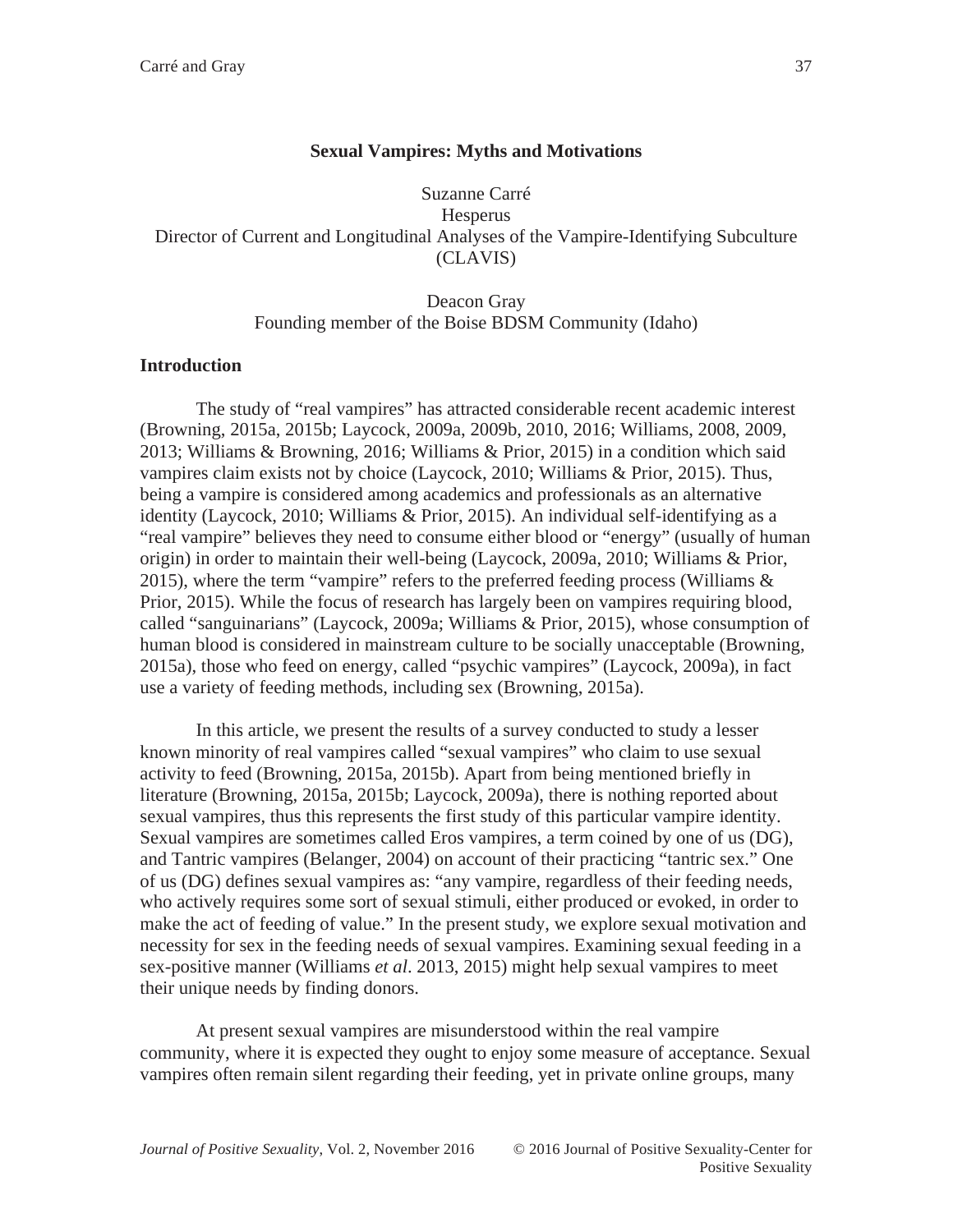engage in open and constructive discussions concerning their sexual practices. Communication with other types of vampires often seems hindered by a lack of information. Using collected data (including interviews), we examine assumptions surrounding sexual vampires and suggest that applying a sex-positive approach could assist this sexual minority by helping younger vampires gain assistance from the broader vampire community without fear of prejudice.

The process of vampires revealing their alternative identities (vampirism) to others has been termed "coming out of the coffin" (Williams & Prior, 2015). Within their intimate relationships, vampires appear to be open about their alternative practices. Even so, there is a general fear by vampires to discuss their condition with health professionals, and sexual vampires have been warned against doing so (Gray, 2016, para. 12), given the possible disapproval of their "deviant" sexual activity (Aaron, 2016). A sex-positive approach among health professionals could empower sexual vampires when seeking treatment for health-related issues.

# **Method**

An online survey was posted in various Facebook groups frequented by real vampires. The target audiences were both self-identified sexual vampires and those vampires who supplement their feeding with sexual activity or sexual energy in some way. In this study a majority of the vampire-participants were chronic and reported suffering from their vampiric condition for 16 or more years. We asked 46 questions divided into three main categories: relationships (romantic and with donors), feeding practices, and participation in BDSM (bondage and discipline, dominance and submission, and sadomasochism). Our convenience sample yielded 63 responses, but we only used 40 because the answers to 23 forms were deemed either inconsistent or reflecting deliberately abusive responses. While the sexual nature of the questions might account for a high level of apparently deliberate inaccuracy, much of the discarded data also reflected generally negative attitudes towards sexual vampires within the broader vampire community.

Upon review of the responses to our basic questions, we decided that trying to better understand the mechanisms of sexual feeding and the practice of BDSM among many vampires necessitated a qualitative follow-up exploration. Subsequently, some sexual vampires were interviewed to provide more details where the original survey failed to provide sufficiently detailed information. We approached 14 vampires to share more information via email or private chats, and we estimate that at least 35 vampires engaged in discussion groups on Facebook to provide additional information on feeding techniques. This second survey was conducted anonymously and we did not ask all interviewees if they answered our original survey. In the process of analyzing these data, the issues particular to sexual vampires – a range of sexual myths and assumptions – became apparent. Our findings are important given that a sex-positive approach might lessen the preconceptions surrounding sexual vampires.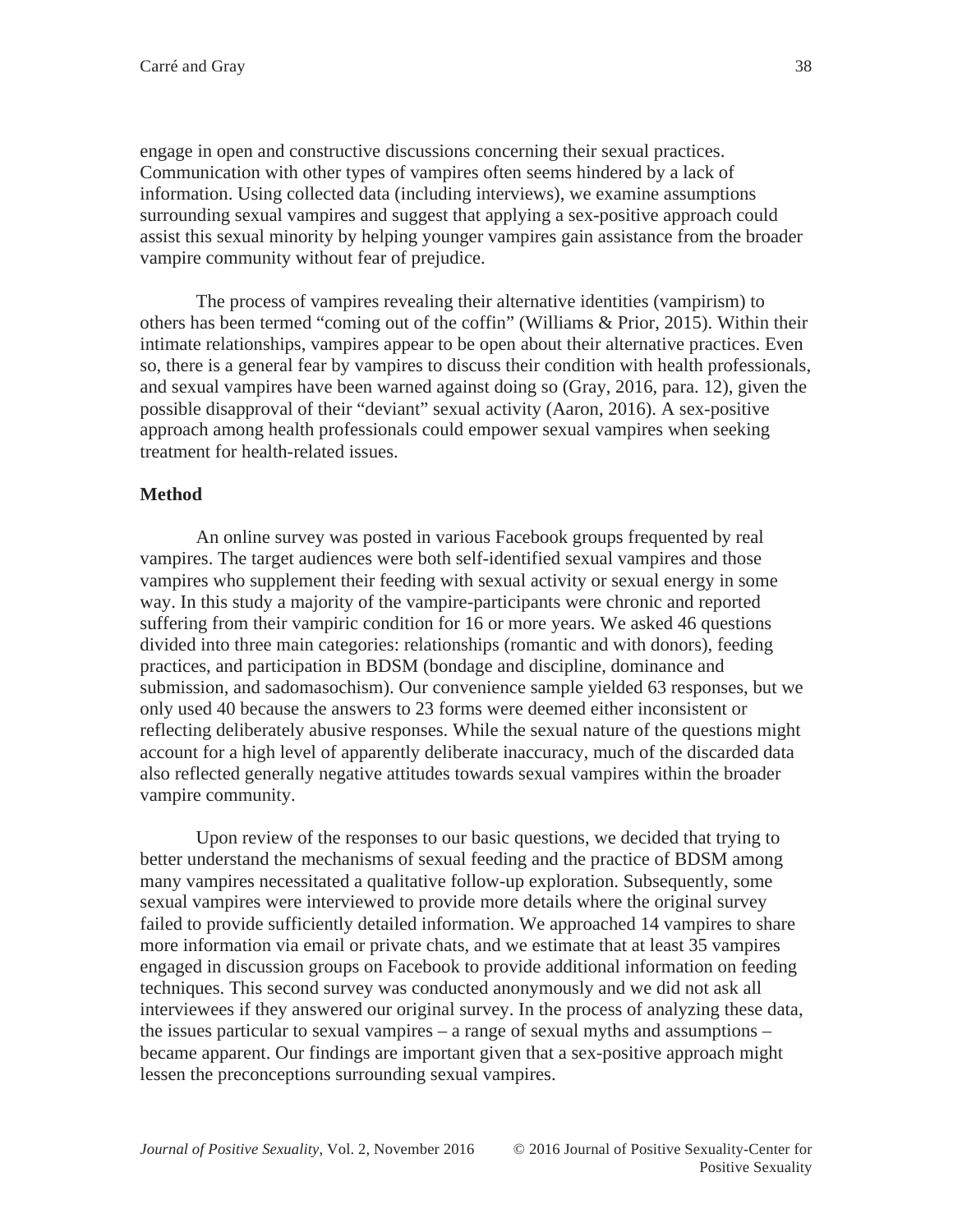### **Participants**

Participants reported a wide range of gender identities, which included 19 females, 15 males, three genderfluid, one agender, one trans-male, and one gender nonconforming. Sexual orientation was likewise diverse within this group, including 14 pansexual/omnisexual, 11 heterosexual, seven bisexual/bicurious, four gay/lesbian, two asexual, and one gender-queer; one female-identified respondent failed to answer the question. In private group discussions, it has been observed that sexual vampires may be more likely to present non-traditional sexual orientations compared to other vampire types (Williams & Prior, 2015).

### **Results**

#### **Sexual Feeding**

As noted earlier, vampires believe they are born with vampirism, a condition similar to sexual orientation (Williams & Prior, 2015). Feeding methods are often used by researchers to classify vampires (Laycock, 2009a), i.e., blood (sang), energy (psi), and sexual (tantric) (Browning, 2015a). However, in this study most vampires reported using more than one feeding method, and not all methods were mutually exclusive. Some of the vampires we interviewed implied their feeding practice is, like their vampirism, not a choice at all, so we propose the term "feeding orientation" to suggest the lack of preference to modify feeding activities (Atlanta Vampire Alliance, 2007, p. 31). We did not investigate whether sexual vampires can alter their feeding methods to exclude sex and thereby use sang or psi feeding. However, a positive sexuality approach suggests that vampires' sexuality is unique, and can thus empower vampires to meet their preferred energy needs without having to conform.

Findings show that participants practiced diverse forms of sexual energy feeding methods. "Ambient feeding" (Browning, 2015a) involves absorbing energy that surrounds people, either generated by flirtations or indirectly from excess energy given off by patrons of clubs or during BDSM scenes, and it requires the vampire to be in proximity of the donor(s). Sexual energy may also be generated remotely, either by phone or on internet chat sessions. Most of the vampires we surveyed claimed to derive sexual energy remotely. Of these, a high proportion had at least one regular donor, but it was more common for the vampire to have more than one remote donor. As with ambient feeding, flirtations were necessary to either establish or enhance the sexual feed, and intimacy with their remote donor seemed necessary.

"Contact feeding" (Browning, 2015a) occurs when physically touching the donor, but does not necessarily involve invasive contact. Cuddling, which was described as being more emotionally intense with a vampire, is a common practice. More vampires in our study reported using contact rather than remote feeding methods. Unlike remote feeding, a greater proportion of contact feeders only had one regular donor for such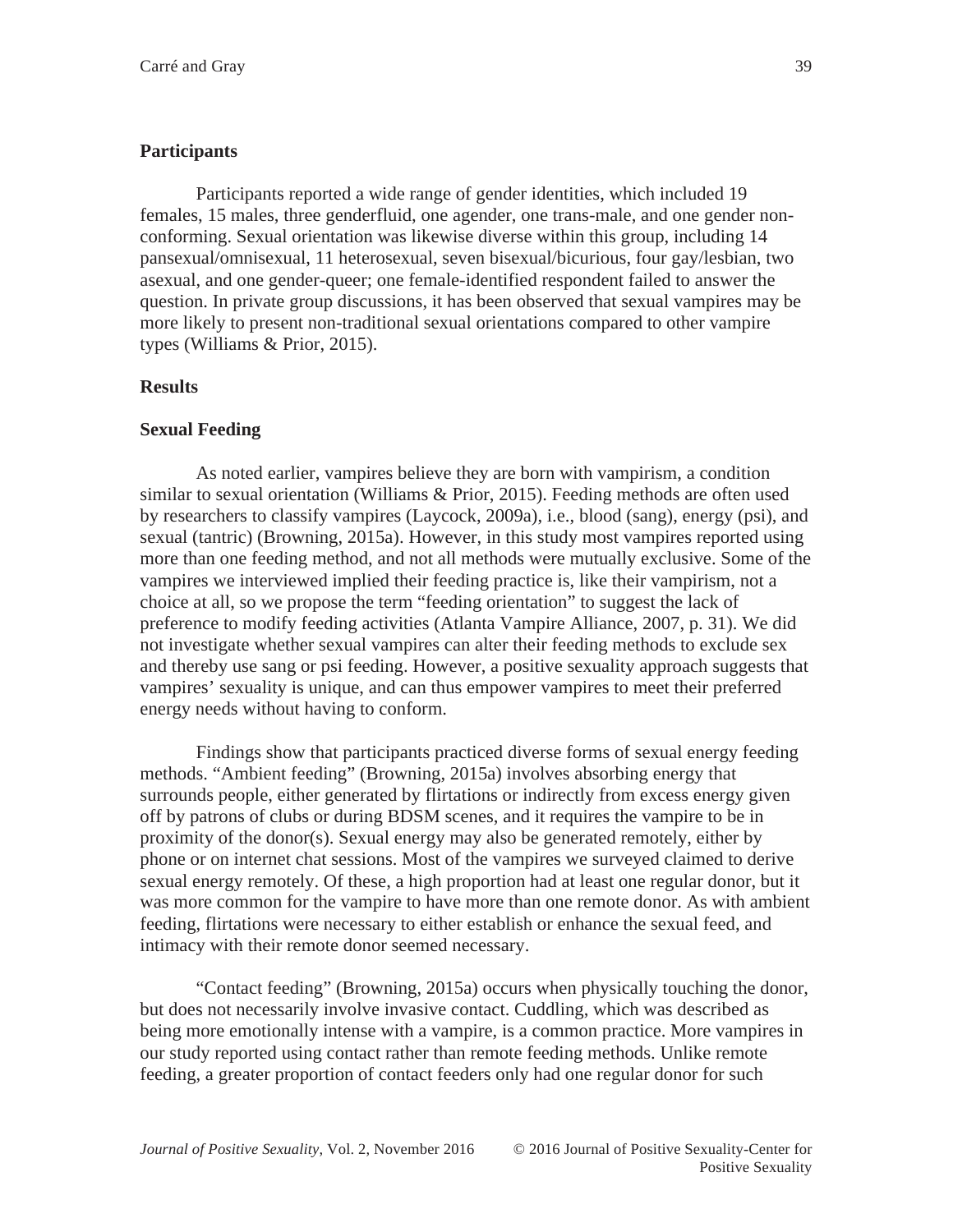purposes. Ambient, remote, and contact feeding are psychic vampire techniques, but in a sexual context, they usually involve a specific donor.

The more intimate sexual feeding methods included the ingestion of sexual fluids during oral sex, where semen is a substitute for blood; and sexual intercourse, either vanilla or tantric. Tantric sex, as practiced by non-vampires, has a spiritual essence, but vampires use the techniques to enhance the sexual energy available for feeding. With these methods there is not only the matter of safe sex, but particular to vampires is the taking in of energy during sex, so they reserve intimacy at this level for those donors who are "fluid bonded," which implies strict monogamy between these partners.

Each of these methods was often integrated with sang feeding (blood drinking, including ingestion of menstrual fluids) and non-sexual psi feeding (either ambient or via contact). Blood drinking usually involves cutting and takes place during or after sex. One researcher previously has described observing this act as "one of the most spiritual experiences that I have ever witnessed" (Thomas & Williams, 2016, p. 91). Another intense practice almost exclusively occurring during sexual activity is "deep" or "core" feeding, initiated with a kiss to "draw out" sexual energy. Core feeding has the effect of heightening pleasure post-orgasm, often resulting in the donor falling asleep in order to recover from energy loss.

To improve sexual energy feeding, vampires reported that ingestion of sexual fluids (semen) was important but not necessarily so with blood, especially menstrual flow. During sexual activity, intimacy was reported as being somewhat important, as was foreplay to enhance the sexual feed. While vampire orgasm did not necessarily impact the success of a feed, participants reported that donor orgasm was important.

Sexual vampires often are assumed to suffer from either satyriasis (males) or nymphomania (females), and the sexual vampire label may be viewed as an excuse to have or want sex "all the time" (Browning, 2015b). While some interviewed vampires in this study admitted having high sex drives, most vampires reported engaging in sexual feeding more frequently than once per month but less than once per week. A similar number of participants reported sexual feeding more than once per week and at least once per day. Most vampires had sex for pleasure separate from sexual feeding, yet most participants claimed sex in conjunction with feeding was more enjoyable. For example, one vampire admitted she preferred "donation filled sex… In fact just the donation will do, you can keep the sex part."

Feeding in non-sexual ways affected the regularity of sexual feeding by generally decreasing the need for sex for the majority of respondents, but some reported an increase in sex drive. For example, one vampire explained that "Simply being a man, a gay man...there is usually not much of a surprise that I like a lot of sex...most of my partners like that." Clearly, a sex-positive approach is necessary to ensure all sexual vampires,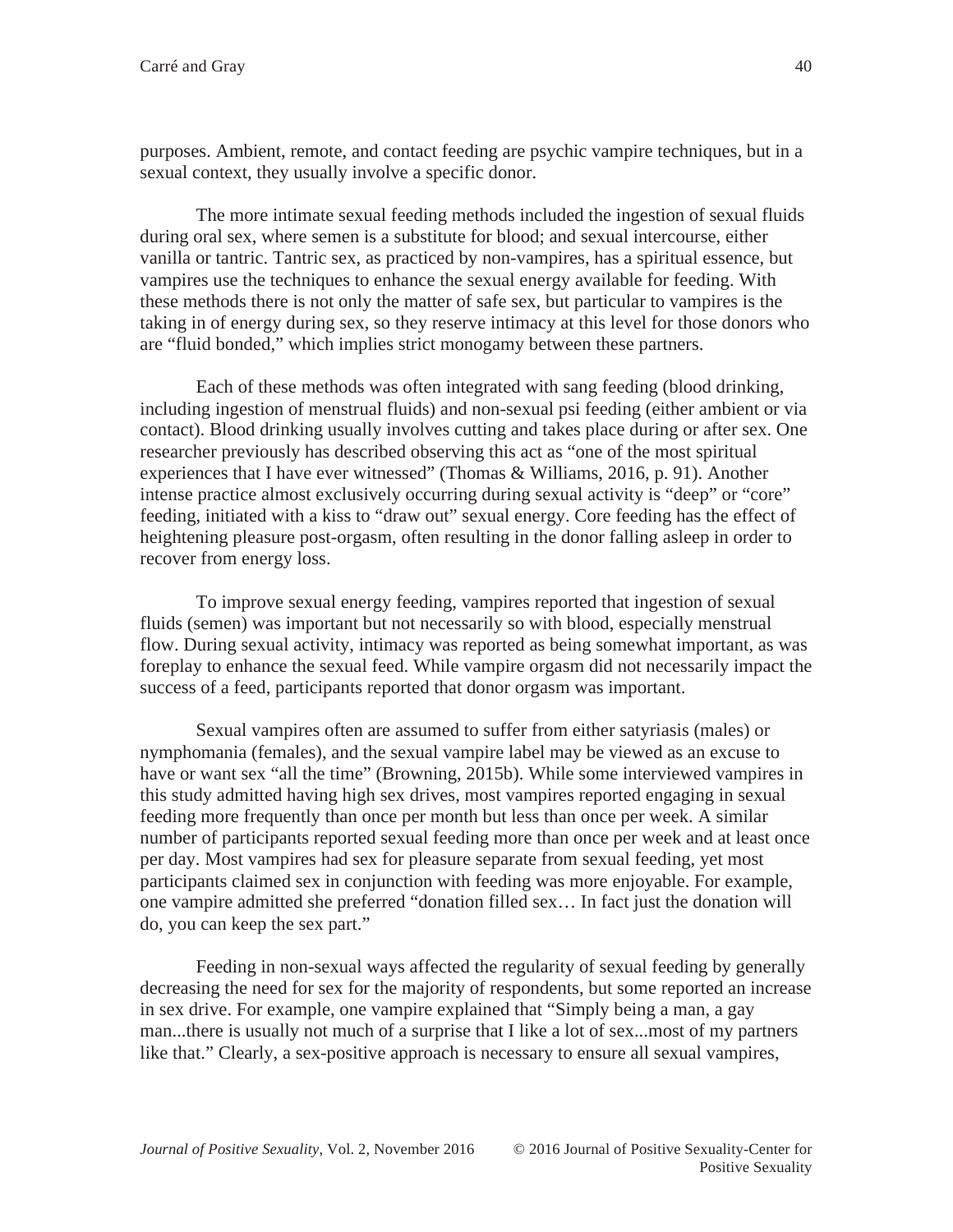regardless of gender or sexual orientation, can fulfill their feeding requirements without suffering judgments that are rooted in widespread sex-negativity.

# **Committed Relationships**

According to participants we interviewed, sexual vampires are considered promiscuous, and some have been compared to sexual predators by other members of the vampire community. However, we found most vampires were in committed relationships with a high proportion being married. Most participants described their relationships as protective, nurturing and satisfying, claiming their partner(s) knew they were vampires and that they engaged in sexual feeding. A majority of participants sourced their sexual energy from within their present relationship, but this was not necessarily the only feeding source.

Feeding outside their primary relationships is a particular concern that sexual vampires face, with the emotional burden of trust underpinning all interactions with donors. When asked if feeding outside their relationships was an act of infidelity, most answered no, but as one participant noted, "unfortunately yes." For the most part, the definition of fidelity depended on the way the sexual energy was derived, so that if the feeding did not include contact with the donor, then as one participant believes, "... feeding off the flirtations of others wouldn't constitute infidelity in monogamous relationships." Several polyamorous vampires noted that relationship dynamics did not exclude the importance of honest disclosure between all partners involved. As one vampire explained, "it depends on the relationship. I'm poly, so no inherently, but if there's no communication or consent from all parties, then yes."

Sexual activity outside the relationship for non-feeding reasons was mostly answered with no, with all yes responses of such behavior being consensual. However, some respondents claimed that their partners display a higher level of mistrust in their relationship due to the very nature of being a sexual vampire.

# **Donors**

A donor is (generally) a non-vampire who, for various reasons, provides blood and/or energy to real vampires. The sexual orientation of the vampire did not necessarily influence how they selected donors, but it proved important for feeding. Still, a third of the sample reported that their sexuality played no part in how they gained sexual energy from their donors. In ambient or remote feeding, sexual orientation plays no part in the flirtations; but by being responsible and having the donor's full knowledge and consent, they reduce the opportunity for unwanted sexual attention. In the process of arousal to generate sexual energy, the donor also benefits because, after the feed, they remain sexually excited for their own partner.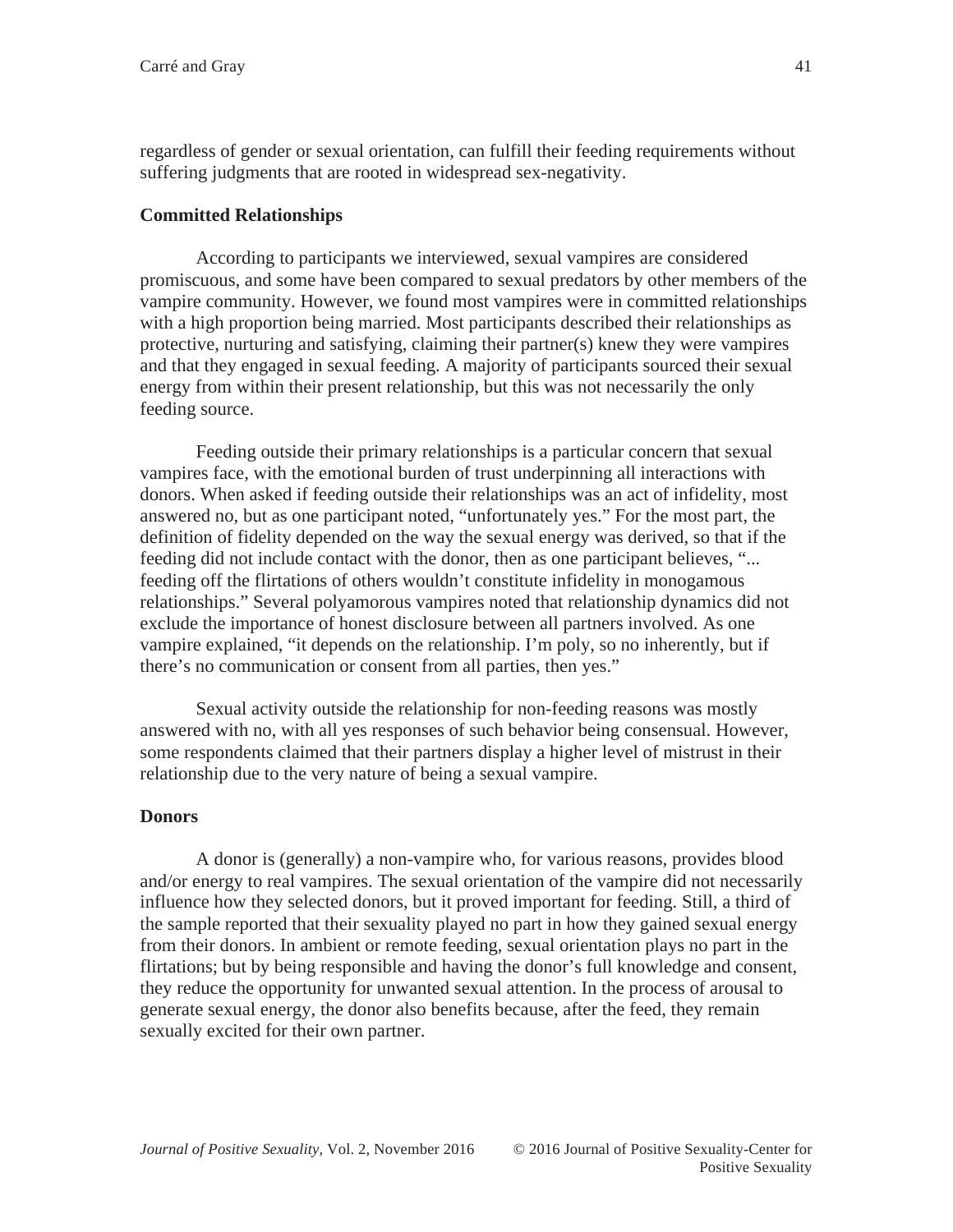Most vampires gained their sexual energy from donors using contact or sexually intimate feeding methods. During a feed, most vampires required only one donor at a time, with about a third requiring more than one donor simultaneously at the feed. A high proportion of sexual vampires claimed they did not have enough regular donors to satisfy their energy needs. Of those vampires who actively sought new donors, the reasons were mainly that their present donors did not supply enough energy or that occasionally they enjoyed the "thrill of the hunt." It was the "feel" of the donor's energy which attracted vampires in nearly all cases.

### **Awakening**

The "awakening" of a real vampire is not an incident but more akin to a process, involving "the discovery and acceptance of our true nature as [vampires]... a period of personal struggle that is marked by emotional and metabolic changes, increased sensitivities and intuitive awareness..." (Madame X, personal communication, May 26, 2016). Vampires believe that awakening is not a choice, much like puberty, where physiological changes occur with sexual development. But because awakening also involves self-acceptance, not all vampires become aware of their nature automatically. The data revealed that although a majority of vampires in our study are chronic, the periods of self-identification do not necessarily correlate with age.

One of the serious issues discussed by sexual vampires in this study is the education of young vampires who are awakening. They are considered vulnerable if they are left to experiment on their own with feeding methods, where for sexual vampires this includes not only coming to terms with their sexuality during puberty but the need for energy produced during sexual contact, which can prove confusing. Any physical contact with their peers can derive an energy reward, such that the young vampire quickly learns more intimate interactions produce more satisfying energy. Without guidance to explain the source of these energy sensations, they run the risk of an "unsafe" sex practice peculiar to sexual vampires; i.e., that sex is not "food" but via intimacy they can gain more than just energy and experience the full pleasure of sex.

Education for young vampires concerning feeding methods is a controversial subject within the vampire community, particularly for those engaged in sexual feeding. Vampires in our study reported they started seeking sexual pleasure between the ages 12- 18, but in rare cases this occurred earlier. From an early age, children are taught sexual acts are wrong, or "bad," thus cultivating shame and making it difficult for sexual vampires to feed void of guilt. Many sexual vampires complain that they still suffer the feeling they are "sluts," where the term has no gender affiliations. A sex-positive approach could assist vampires in understanding that any sexual topic and issue can and should be discussed in an open and mature way.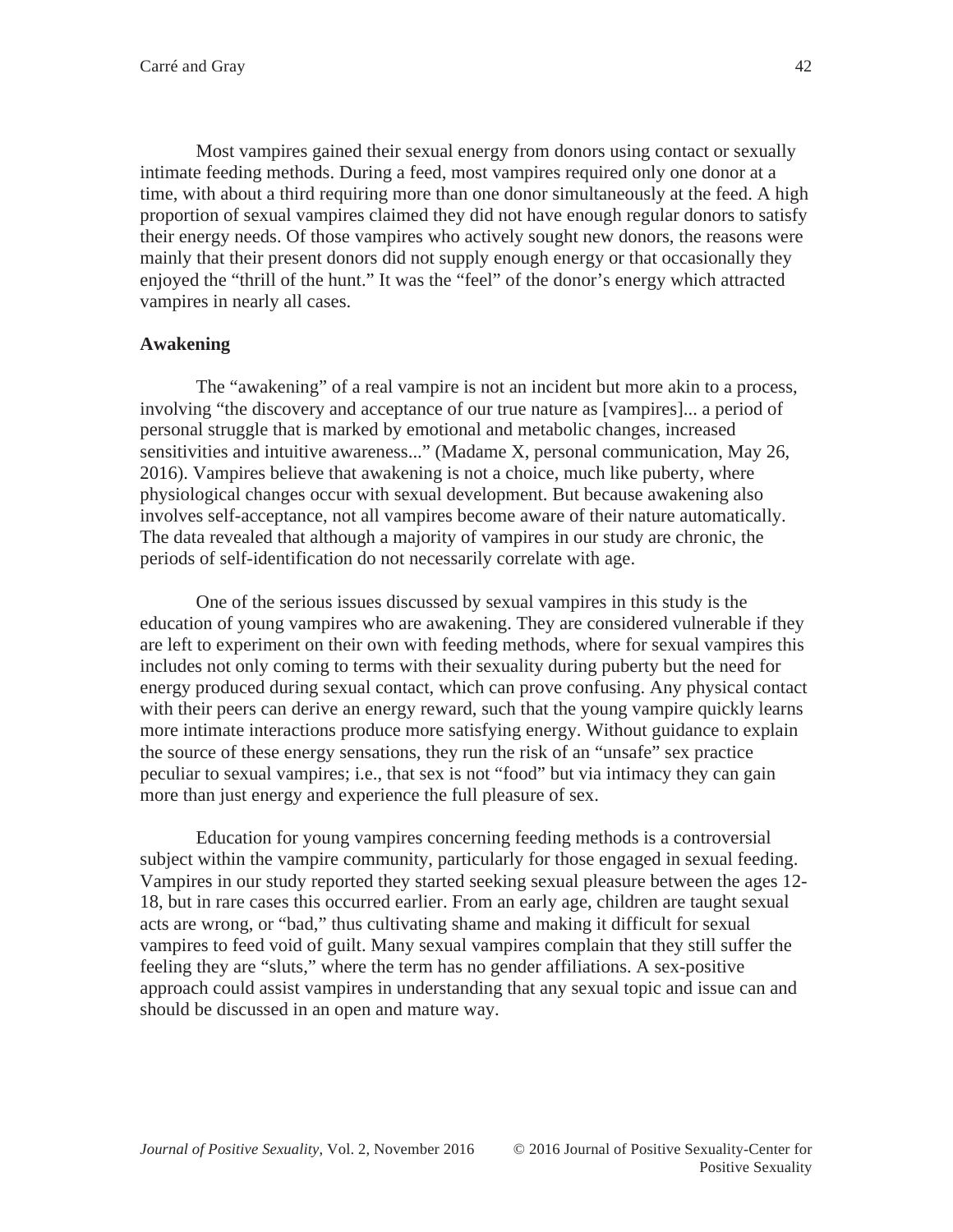### **Early "Causes"**

There is also the false belief that sexual vampirism is somehow "caused" by sexual trauma, particularly childhood sexual abuse (CSA) (Aaron, 2012). While we did not directly investigate this in our survey, discussions on sexual behavior and history indicate CSA does not seem to influence sexual vampire nature. Sexual vampires do not exhibit sexual inhibitions, fear sex, or suffer a lack of interest in sex. Sexual dysfunction is not discussed, no matter the gender of the vampire. While it might be argued that sexual vampires are sexually compulsive, they are very aware of why they seek sexual contact, thus negating the charge that they suffer from sexual behavior problems. Compulsive masturbation and performance issues do not seem to plague sexual vampires. Findings suggest that pornography, while interesting to some, did not form a particular fascination, and it certainly was not a dependence issue. This is not to say sexual vampires have never suffered CSA, only that if they were such victims, they do not display common sexual problems associated with CSA as adults.

### **BDSM**

Sexual vampires are more likely than the general population to indulge in kink activities, and vampires have a long history of involvement with the BDSM subculture (Laycock, 2009a). The motivation for vampires indulging in BDSM extends beyond mere pleasure to include sexual feeding. Feeding may also include sang feeding, where caning the donor produces blood for the vampire to lick from the donor's skin.

Research to explain the attraction for and participation in BDSM is varied (Taylor & Ussher, 2001; Weinberg, 2006; Williams, 2013). For sexual vampires, one reason for kink is to obtain the sexual energy generated during the scene. In our survey, all vampires who practiced BDSM (about three-quarters of our total sample) fed during the scene, with about a third engaged in BDSM activities solely or primarily for feeding. The rest also sought BDSM play for non-feeding pleasure.

In our investigation of feeding practices, we did not examine the pleasure derived from non-feeding BDSM, which may or may not be primarily sexually motivated (Sagarin, *et al.* 2015; Williams, *et al.* 2016). Interest in BDSM is associated with power exchange, psychological factors, and a spiritual practice called "Sex Magic" involving play with cutting. In Sex Magic, "...when you open up the body by cutting...there is often a genuine opening of the mind, emotions and spirit as well…" (Easton & Hardy, 2001, p. 127). Vampires practice Sex Magic, but while deeply spiritual in nature, their rituals appear to have strong sexual overtones, in that the focus is for controlling orgasm, which is often necessary for sexual feeding. While the intentions for non-vampires vary widely, sexual vampires almost certainly aim to influence any working to maximize the energy benefits. Sex Magic is often associated with "Blood Magic," where the blood is symbolic so only a drop is necessary for the ritual. How Sex and Blood Magic works in BDSM is a matter of personal choice, as not all vampires use it in conjunction with BDSM. Whether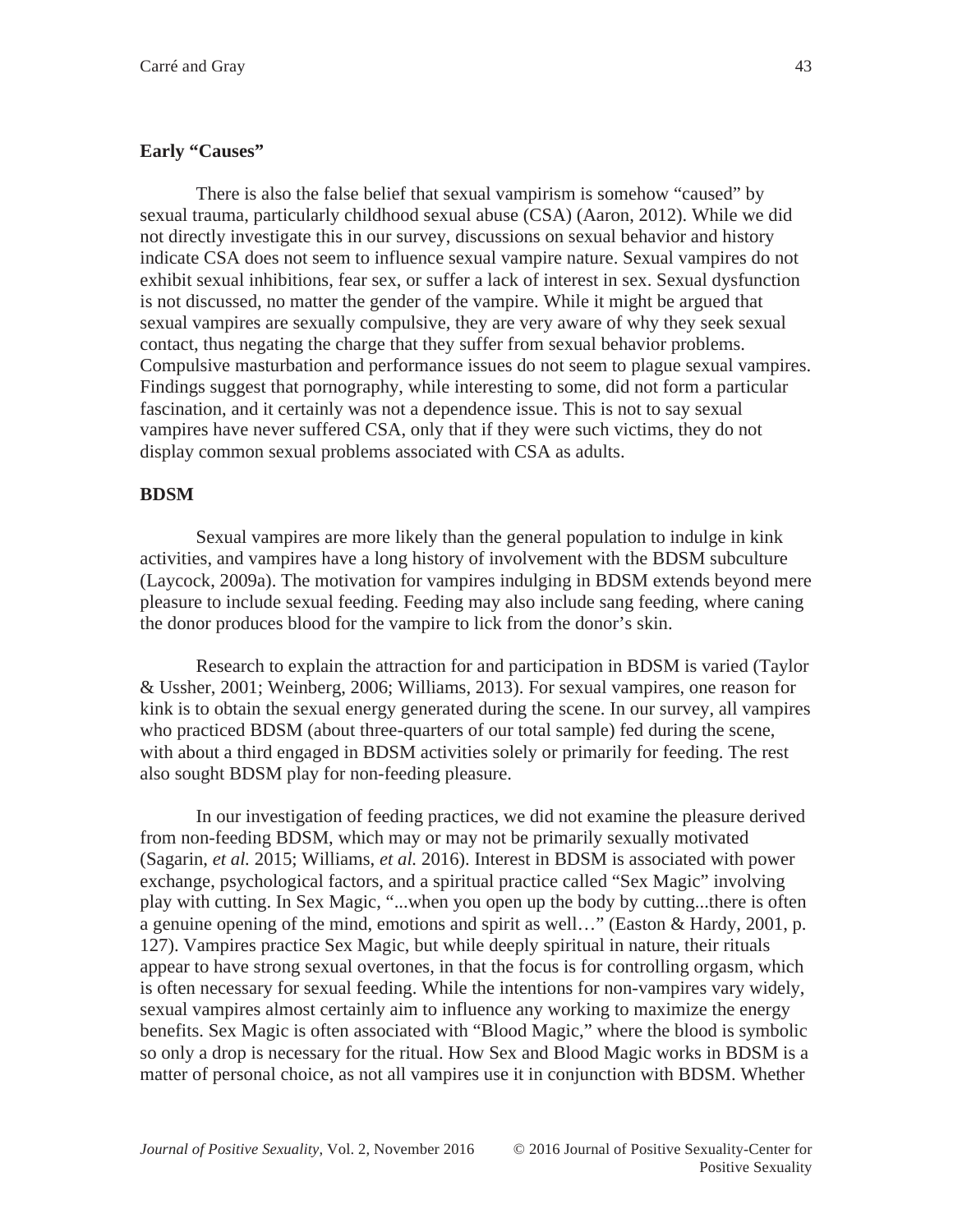non-vampires will adopt vampire versions of Sex Magic remains conjectural. Despite recent assessments of BDSM *per se* as non-pathological (Weinberg, 2006; Williams, 2013, Williams, *et al.* 2016), a sex-positive view may be useful for potential donors when participation in BDSM is associated with vampirism.

According to our data, feeding occurred in progressions of the scene from the build-up, involvement, and climax, but did not occur within the period of aftercare. Most feeding occurred during scene involvement. Important reasons given for not feeding during the scene included respect for the "bottom" (submissive) and the necessity for "tops" (dominants) to adhere to BDSM rules of SSC (safe, sane, and consensual). Respect for the bottom extended to aftercare, and as one vampire explained, "that is a time for comfort and winding down; I respect them by not feeding...it could alter their mindset, ruining everything worked for during the scene."

In the choice of role during BDSM activities, the majority of vampires answered with a preference for switching (topping and bottoming), but approximately equal numbers of the rest preferred either topping (dominance) or bottoming (submission). This result was unexpected, as vampires are usually considered dominant, using the role of topping to focus the energy of the feed. But as one participant observed, there are "a lot of vampires who are primarily sexual submissives and masochists... (they) get energy by acting as lightning rods, grounding the massive energy their top puts into the dominance and sadism."

# **Feeding Necessity**

Vampires believe that their specific risks extend beyond the physical, but a unique issue involves feeding from a donor without the "right energy." The significance of "right energy" was not directly explored in our study; however, when asked about the consequences of not feeding at all or not feeding regularly, the effects reported were mainly physical and emotional, including lethargy/fatigue, various illnesses, headaches/migraines, body pains, eating problems, sensitivities, depression/anxiety, mood swings, and increased sexual desire. These symptoms were not dependent on the source of energy, which for some vampires included blood and psi energy. That sexual vampires should treat or avoid these complications seems to form a strong motivation for their sexual feeding. The necessity for a sex-positive understanding of sexual vampires becomes important so that their sexual behavior is not misinterpreted as part of their health issues and considered a problem. The need to feed might also be a motivation, as one participant commented, "Sexual vampires need to know how to keep fed, so that they don't get too energetically hungry and engage in any risky sexual behavior."

# **Conclusion**

 Our primary goal for this study was to examine possible motivations of vampires who claim to require sexually stimulating activities in order to feed. While considering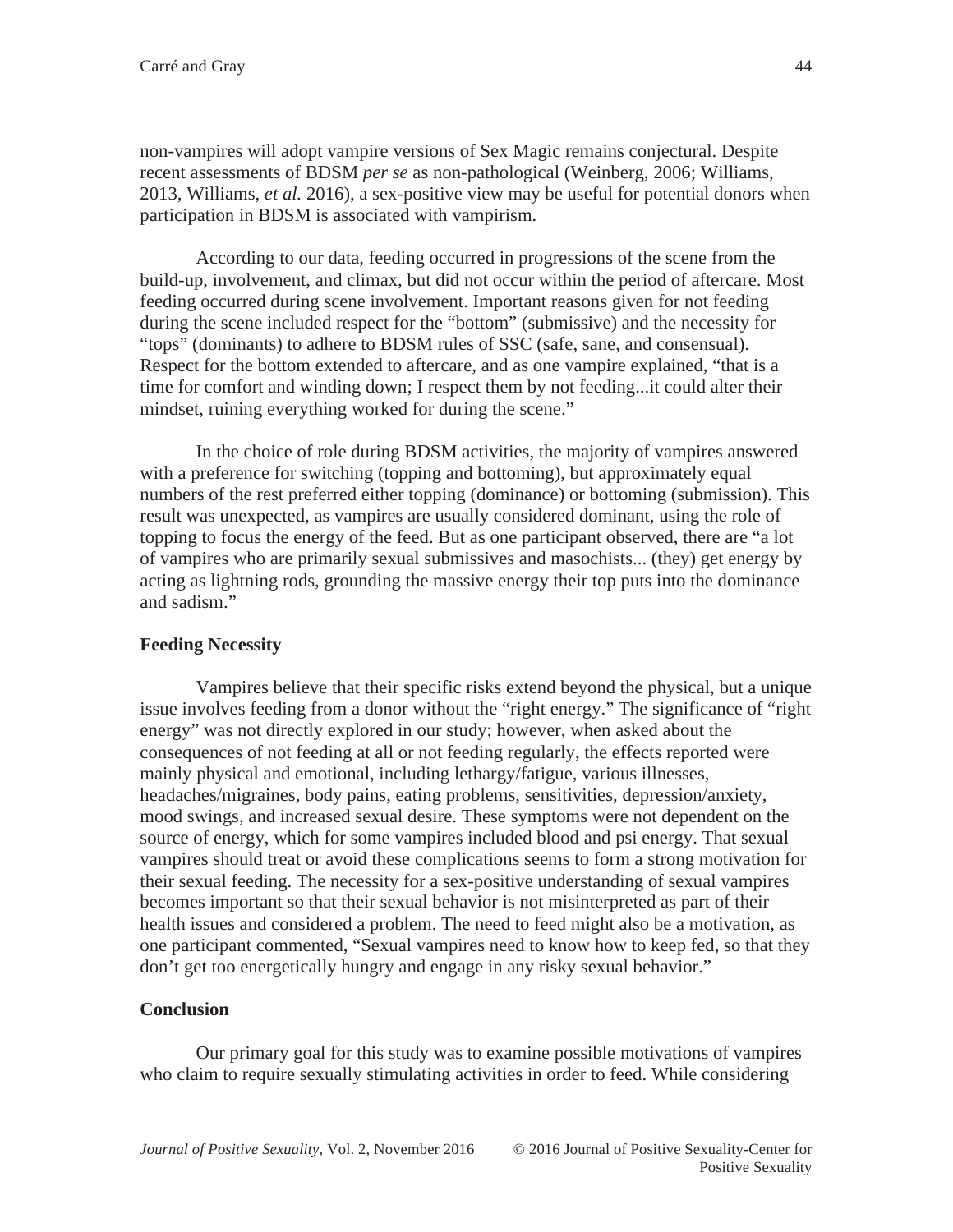motivations for sexual experiences, many find that the most important factor is indeed the personal choice to seek sex (or avoid it), yet the claims of sexual vampires suggest that they need some form of sexual activity in order to optimize their health. We hoped to investigate the necessity of sex for sustaining the energy of sexual vampires, but the data revealed that this is more complex than expected; for example, vampires seeking sex primarily for ordinary pleasure or for preferring sex for the purpose of feeding. We found that this little-known sexual minority faces many complex issues, not only those arising from their condition as real vampires but in particular from complications arising from the apparent need to feed sexually. More research exploring these issues is warranted. A positive sexuality approach that emphasizes empowerment, self-determination, unique sexuality, and human diversity is needed for sexual vampires, as well as other minority communities.

#### **References**

- Aaron, M. (2012). The pathways of problematic sexual behavior: A literature review of factors affecting adult sexual behavior in survivors of childhood sexual abuse. *Sexual Addiction & Compulsivity. 19*, 199-218. Retrieved from http://www.drmichaelaaronnyc.com/tho ughts-working-adult-survivorschildhood-sexual-trauma-csa/
- Aaron, M. (2016). Are you aware of your therapist's biases? You should be. *Psychology Today.* Retrieved from https://www.psychologytoday.com/blog /standard-deviations/201606/are-youaware-your- therapist's-biases-youshould-be
- Atlanta Vampire Alliance. (2007). *The vampire and energy work research survey: An introspective examination of the real vampire community.* Atlanta, GA: Author
- Belanger, M. (2004). *The Psychic Vampire Codex*. Boston, MA: Weiser Books
- Browning, J. E. (Ed.) (2014). Interviews with the Vampires. In M. Summers, *The vampire in Europe: A critical edition*. Berkeley, CA: Apocryphile Press
- Browning, J. E. (2015a). Life Among the Vampires. *The Atlantic.* Retrieved from http://www.theatlantic.com/health/archi ve/2015/10/life-among-thevampires/413446/
- Browning, J. E. (2015b). The real vampires of New Orleans and Buffalo: A research note towards comparative ethnography. *Palgrave Communications*
- Easton, D. & Hardy, J. W. (2001). *The new bottoming book*. Emeryville, CA: Greenery Press.
- Gray, D. (2016 February 18). What have you heard [Web log post]. Retrieved from

https://thegraveyardpress.wordpress.co m/2016/02/18/what-have-you-heard/

- Laycock, J. (2009a). *Vampires Today: The truth about modern vampirism*. Westport, CT: Praeger
- Laycock, J. (2009b). Modern vampires: Your neighbors and spouses. *Religion Dispatches*. (May 28, 2009). Retrieved from

http://religiondispatches.org/modernvampires-your-neighbors-and-spouses/

- Laycock, J. (2010). Real vampires as an identity group: Analyzing the causes and effects of an introspective survey by the vampire community. *Nova Religio: The Journal of Alternative and Emergent Religions*, *14* (1), 4-23
- Laycock, J. (2016). Reply to "Do we always practice what we preach? Real vampires' fears of coming out of the coffin to social workers and helping professionals." *Critical Social Work, 17* (2)*,* 83-89
- Sagarin, B. J., Lee, E. M. & Klement, K. R. (2015). Sadomasochism without sex? Exploring the parallels between BDSM and rituals. *Journal of Positive Sexuality, 1,* 50-55
- Taylor, G. & Ussher, J. (2001). Making sense of S&M: A discourse analytic account.